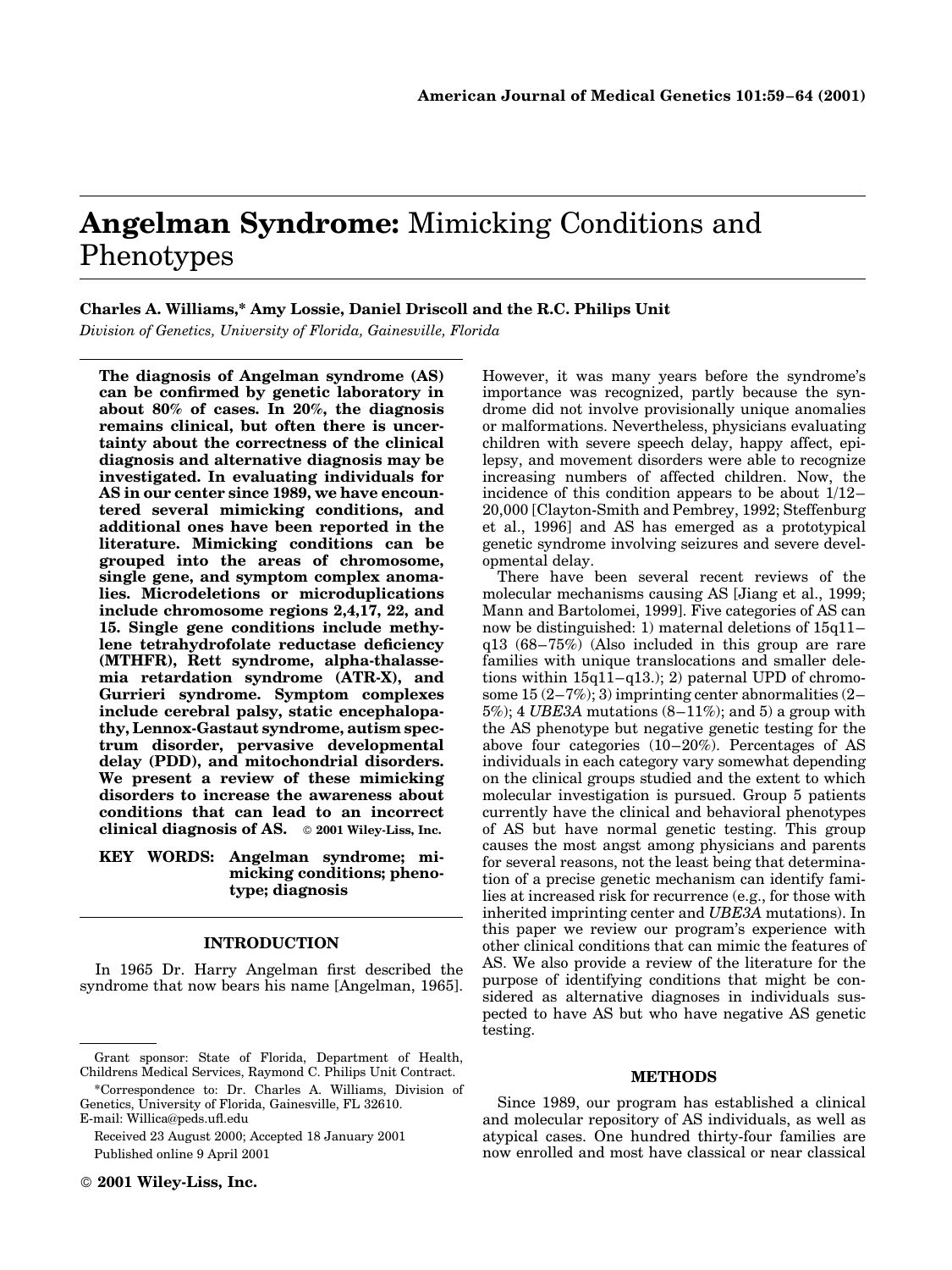## 60 Williams et al.

| Clinical features                                                                                                                |                               |
|----------------------------------------------------------------------------------------------------------------------------------|-------------------------------|
| Consistent $(100\%)$                                                                                                             |                               |
| Developmental delay, functionally severe                                                                                         |                               |
| Speech impairment, none or minimal use of words; receptive and non-verbal communication skills higher than verbal ones           |                               |
| Movement or balance disorder, usually ataxia of gait and/or tremulous movement of limbs                                          |                               |
| Behavioral uniqueness: any combination of frequent laughter/smiling apparent happy demeanor; easily excitable personality, often |                               |
| with hand flapping movements; hypermotoric behavior; short attention span                                                        |                               |
| Frequent (more than 80%)                                                                                                         |                               |
| Delayed, disproprtionate growth in head circumference, usually resulting in microcephaly (absolute or relative) by age 2 years   |                               |
| Seizures, onset usually $<$ 3 years of age                                                                                       |                               |
| Abnormal EEG, characteristic pattern with large amplitude slow-spike waves                                                       |                               |
| Associated $(20-80\%)$                                                                                                           |                               |
| Strabismus                                                                                                                       | Hypopigmented skin and eyes   |
| Tongue thrusting; swallowing disorders                                                                                           | Hyperactive tendon reflexes   |
| Feeding problems in infancy                                                                                                      | Flexed arms during walking    |
| Prominent mandible                                                                                                               | Increased sensitivity to heat |
| Wide mouth, wide-spaced teeth                                                                                                    | Sleep disturbance             |
| Frequent drooling protruding tongue                                                                                              | Fascination with water        |
| Excessive chewing/mouthing behaviors                                                                                             | Flat back of head             |

Adapted from Williams CA, Angelman H, Clayton-Smith J, Driscoll DJ, Hendrichson JE, Knoll JHM, Magenis RE, Schinzel A, Wagstaff J, Whidden EM, Zori RT, Angelman syndrome: consensus for diagnostic criteria. Am J Med Genet 1995;56:237.

features. We have used a clinical grading system to estimate the clinical certainty of the AS diagnosis:  $1 =$ certain,  $2 =$ probable,  $3 =$ questionable,  $4 =$ unlikely, and  $5$  = remote possibility. The grading system does not use an obligatory point system for any particular physical or behavioral trait but rather incorporates the AS consensus criteria (see Table I) [Williams et al., 1995] in combination with the impression of the clinician; 93/134 (69%) had scores of 1 or 2 and 41/134 (31%) had scores of 3 or 4. Those with scores of 1 or 2 have been thoroughly evaluated by genetic testing and  $83/93(89%)$  have a test-confirmed diagnosis: 63 with large deletions, 10 with UBE3A mutations, 7 with UPD, and 3 with imprinting center mutations; 10/93 (11%) had apparent normal genetic testing. The 41 families with diagnostic grading scores of 3 or 4 also contained test-confirmed AS cases, but most have not had UBE3A mutation testing. Thus, this group contained mainly individuals with an unknown diagnosis. Most in this group had extensive neurological testing at several different centers.

In the process of establishing this repository, we have had the opportunity to consider the differential diagnosis in a large number of referred families and we have encountered several conditions that mimic the clinical features of AS. Additional ones have been reported in the literature and these are also reviewed for the purpose of developing a comprehensive differential diagnosis list.

#### RESULTS

Mimicking conditions can be grouped into the areas of chromosome, single gene and symptom complex anomalies (Table II)

#### Chromosome Disorders

Of the chromosome abnormalities reported, terminal deletions of 22q11.3 appear to be the most mimicking of the AS clinical phenotype. Terminal deletion that involves 22q13.3 has been reported in about 20 cases and often presents as cryptic subtelomeric deletions not

TABLE II. Angelman Syndrome Mimicking Conditions and Phenotypes

| Chromosome disorders                                                |
|---------------------------------------------------------------------|
| $22q13.3$ terminal deletions                                        |
| Del 15q12 (Prader-Willi)                                            |
| Dup $15q12$                                                         |
| Del $2q22-q23$                                                      |
| Others: 4q 15.2; del 4q12; del 17q23.2                              |
| Single gene disorders                                               |
| Rett syndrome                                                       |
| Alpha-thalassemia, retardation syndrome, X-linked (ATR-X)           |
| Methylene tetrahydrofolate reductase deficiency (MTHFR)             |
| Gurrieri syndrome                                                   |
| Symptom complexes                                                   |
| Cerebral palsy                                                      |
| Lennox-Gastaut syndrome                                             |
| Static encephalopathy                                               |
| Childhood autism                                                    |
| Pervasive developmental disorder, not otherwise specified (PDD-NOS) |
| "Mitochondrial" encephalopathy                                      |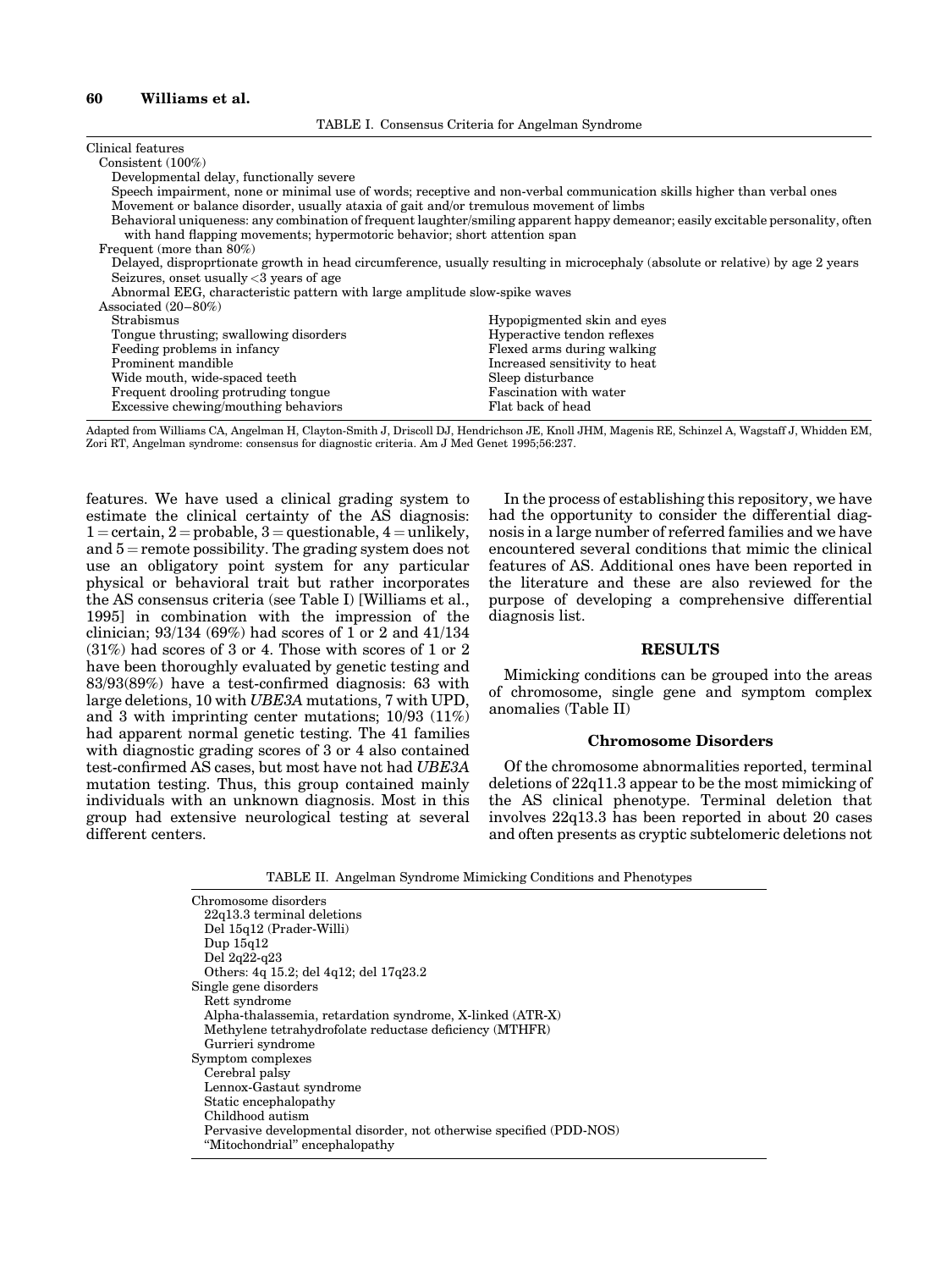easily detectable by routine GTC chromosome banding [Praphanphoj et al., 2000]. Often such deletions are detected serendipitously when a 22q11.2 microdeletion FISH test is ordered (e.g., DiGeorge/Velo-cardio-facial syndrome) [Precht et al., 1998]. The telomeric control probe used in this analysis (Oncor, D22S39) is missing in such terminal deletion cases. The q13.3 critical region comprises a subtelomeric region no more than 130 kb and is often associated with a subtle unbalanced translocation [Wong et al., 1997]. Precht et al. [1998] first reported the clinical similarity to AS in two patients who had severe expressive speech delay and hypotonia; one had unstable gait. In general, patients with 22q13.3 deletions have severe expressive speech

delay and mental retardation but do not appear to have any major malformations. Seizures occur in a minority. We have recently evaluated a 4-year-old girl who had a de novo 22q13.3 deletion (Fig. 1). She spoke only a few words and exhibited an excessively happy demeanor; the resemblance to a high functioning AS child was striking.

On rare occasions a duplication, not deletion, of chromosome  $15q11-13$  can present with features of AS, especially if autistic-like features are present [Clayton-Smith and Pembrey, 1992]. This duplication represents the apparent reciprocal product of the deletion event and has now been described for many patients [Repetto et al., 1998; Schroer et al., 1998]. The duplication can be



B



Fig. 1. Examples of mimicking conditions. A: Del (22) (q13). B: Del (4) (q12-q13). C: Rett syndrome. D: Severe methylene tetrahydrofolate deficiency. E: Infantile autism. F: Prader-Willi syndrome (PWS). This patient was misdiagnosed as PWS when FISH test showed a 15q11-13 deletion. Subsequent DNA methylation confirmed the AS diagnosis.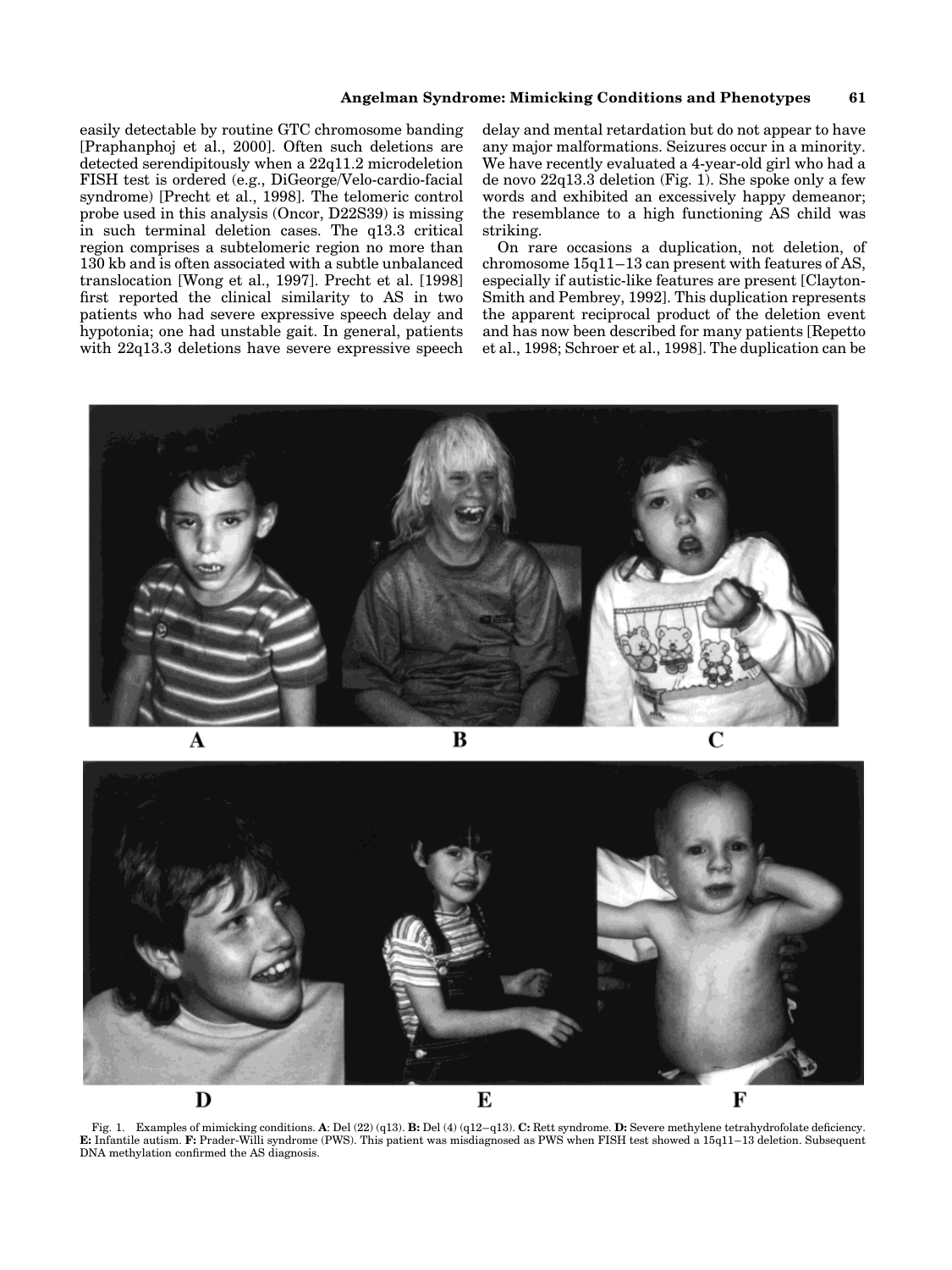detected with the FISH probes that are used to detect deletions but often the duplication can be found on routine GTC chromosome preparations. In most cases, patients with duplication  $15q11-13$  have an autistic spectrum presentation, often in the higher function range and most have some expressive speech. Most cases can be easily differentiated from AS on clinical grounds. Although AS has been reported to manifest autism-like traits, AS individuals are definitely not autistic, especially in their ability to engage in appropriate social reciprocity and personal interactions. Deletions of  $15q11-13$  can be misdiagnosed as PWS in infancy if care is not taken to distinguish the clinical differences between AS and PWS [Dupont et al., 1999] (Fig. 1). In such situations, DNA methylation testing can distinguish between the two.

Mowat et al. [1998] recently described a syndrome characterized by mental retardation, severe speech delay, happy demeanor, and Hirschsprung disease. Four of the six developed Hirschsprung disease before age 6 weeks; two of the six had agenesis of the corpus callosum. Facial anomalies were subtle. Composite photographs showed many features of AS, including open mouth with visible tongue, prognathism, and a prominent columella with mild tapering of the nasal tip. One patient had an interstitial deletion on chromosome 2 in region  $q21-q23$ , but the other five children had normal chromosomes. Normal microsatellite studies of  $2q21-23$  region in them ruled against presence of a subtle microdeletion. The occurrence of brain malformations and/or Hirschsprung disease should easily distinguish this syndrome from AS, but cases without these abnormalities could conceivably be quite similar.

A child with an interstitial deletion of 17q23.2 has been reported to have AS-like features of excessive laughter, hand flapping, absence seizures, abnormal EEG, and global developmental delay [Mickelson et al., 1997]. The features that were not like AS were a 35 word spoken vocabulary and proximally placed thumbs. The authors advised high-resolution chromosome studies in all AS cases with normal genetic testing. Interstitial 4p deletion has been associated with ASlike features of excessive laughter, no intelligible words, excessive drooling, unsteady movements, blond hair, and fair skin [Innes et al., 1999]. Although AS was initially suspected, SNRPN methylation was normal but then high-resolution chromosome study showed a deletion of  $4p15.2-16.1$ . We have evaluated a 13-yearold girl referred for hypopigmentation, hyperactivity with happy affect, wide-based gait, and severe speech impairment (could speak only a few words) who was referred to rule out AS. Upon review of records, it was evident that she had been previously diagnosed to have a  $4q12-13.1$  deletion (Fig. 1.). Interstitial deletions of bands  $4q12-q13.1$  have been noted to cause mental retardation, short stature, and nonspecific, typically minor physical anomalies [Slavotinek and Kingston, 1997]. The presence of piebald trait appears due to deletion of the c-kit oncogene that maps to 4q12 and is a distinctive clinical finding [Schinzel et al., 1997] but, as in our case, not all children have piebald trait.

### Single Gene Disorders

Rett syndrome (RS) is probably the most common mimicker during the infant and toddler ages [Ellaway et al., 1998]. Muscular hypotonia, seizure disorder, unstable or awkward gait, and mild microcephaly may be the main presenting features of RS girls between 1 and 3 years of age. During this time, developmental regression and stereotypical midline movements characteristic of RS may not have emerged. There is also a significant group of RS "variants" who never exhibit sufficient diagnostic criteria for RS and who do not have obvious neurological regression [Clarke, 1996]. The higher cognitive ability in AS serves to easily distinguish them from RS, but the distinction may be less apparent in more profoundly impaired AS children who have a severe seizure disorder (Fig. 1.). The identification of a DNA methyl binding protein gene, MECP2, as the cause of RS now enables mutation testing. Mutation sensitivity is currently at about 50% [Amir et al., 1999; Xiang et al., 2000]. Nevertheless, molecular diagnosis may now be possible in some cases during early infancy, when confusion with AS can occur.

We have previously reported that methylene tetrahydrofolate reductase deficiency (MTHFR) can present with seizures, ataxia, happy affect, and absent speech [Arn et al., 1998]. The resemblance of this case to AS was striking but DNA methylation and FISH studies were normal (Fig. 1). Since this report, subsequent UBE3A mutation screening has been normal. Protruding tongue and profound mental retardation can be prominent in the syndrome of alpha-thalassemia and X-linked mental retardation (ATR-X) [Gibbons et al., 1995]. Families with an X-linked pattern of inheritance can easily be excluded from AS consideration. Cases of ATR-X without a positive family history however can be difficult to diagnose and these children often have nonspecific severe mental retardation and no laboratory evidence for alpha-thalassemia. Mutation testing for the ATR-X gene (X-linked Nuclear Protein: XNP) offers hope of improved diagnosis [Guerrini et al., 2000; Villard et al., 1999].

Early onset seizures and absent speech have been reported to mimic a recently described autosomal recessive mental retardation syndrome, Gurrieri syndrome, that also exhibits radiographic changes such as hypoplasia of the iliac alae and relatively tall vertebral bodies [Battaglia and Gurrieri, 1999]. These authors concluded that individuals with AS should be studied for possible bone dysplasias that might resemble that observed in the Gurrieri syndrome.

#### Symptom Complexes

Misdiagnosis can occur when children with cerebral palsy exhibit AS-like traits. These infants may have muscular hypotonia, feeding difficulty, and a happy affect. They can also present with ataxia and/or unstable gait or tremulous movements. Their prenatal and birth history may be unrevealing (as in AS) and the MRI, as often seen in AS, may be normal or show only the nonspecific changes of mild atrophy. Infants with spastic diplegia may also be considered to have AS, but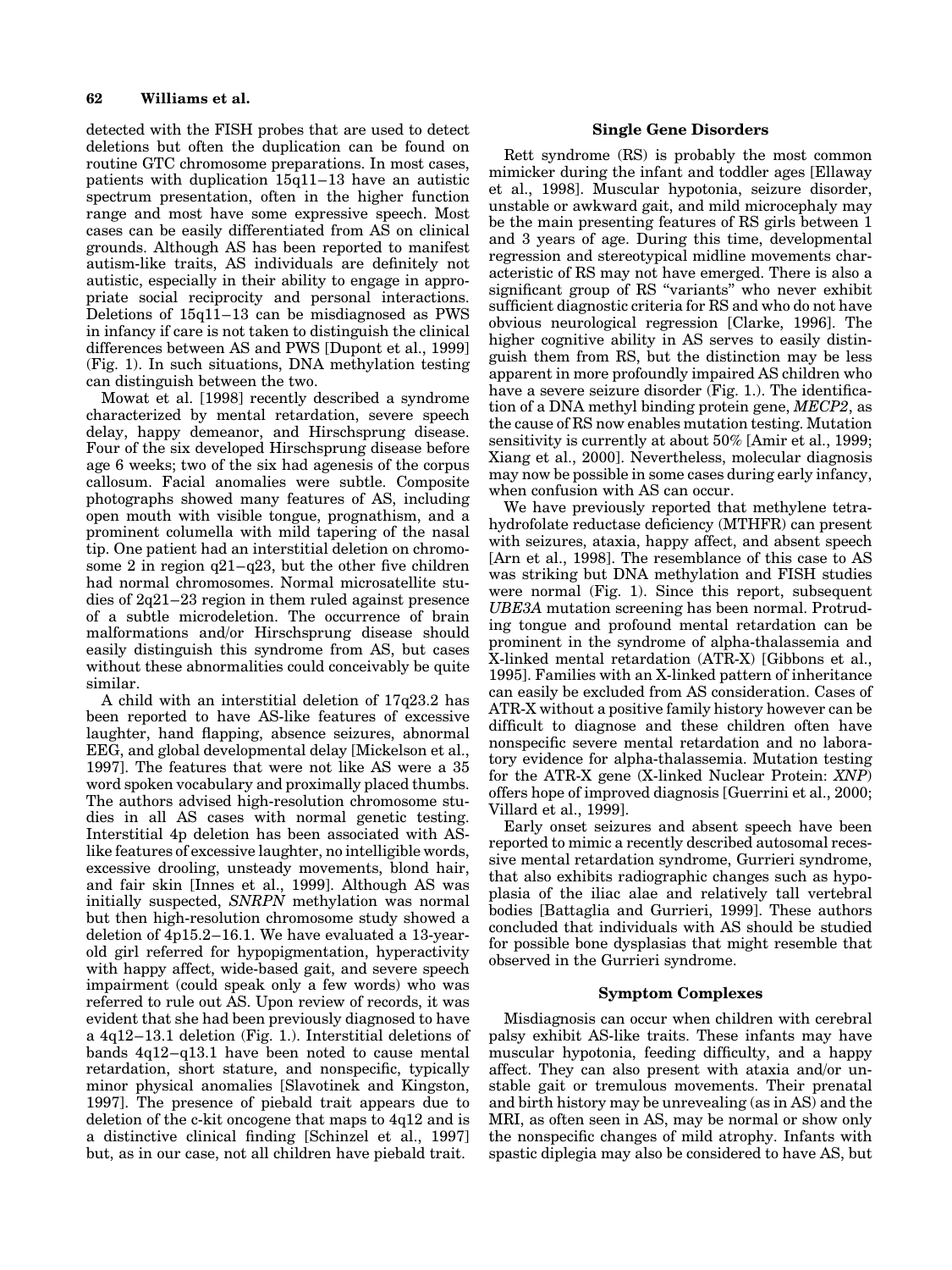as they develop, higher cognitive functioning and emergence of expressive speech usually distinguish them from AS. Children with cerebral palsy have considerable etiologic heterogeneity [Bass, 1999]. Sometimes, however, the correct diagnosis of AS is often made in a child previously considered having nonspecific cerebral palsy.

Epilepsy in infancy, in association with mental retardation, can mimic the seizures and developmental delay of AS. Abnormal EEG's may lead to the diagnosis of Lennox-Gastaut syndrome (LGS), a syndrome that consists of slow spike-wave activity in the EEG, mental retardation, and intractable seizures of various types (e.g., tonic-clonic, absence, atonic, and tonic atypical) [Markand, 1977]. However, the EEG in LGS is grossly abnormal and has a characteristic pattern with diffuse slow spike/wave activity and fast recruiting rhythms during sleep. More often, undiagnosed AS children may be misdiagnosed as having LGS. However, some children with LGS who have vestigal speech and profound mental retardation can have AS-like traits and can be misdiagnosed as atypical AS. Most cases of LGS can be distinguished from AS on clinical grounds [Boyd et al., 1988]. Also a significant percentage of LGS have an earlier history of infantile spasms (i.e., hypsarrhythmia) [Rantala and Putkonen, 1999]. Infantile spasms, with onset usually before 6 months, is rare in AS.

Childhood autism may be misdiagnosed as AS, especially during the age of  $2-4$  years (Fig. 1). With advancing age, the pervasive features of autism serve to distinguish these children from AS, since AS children are usually social seeking and have good social reciprocity. Pervasive developmental disorder, not otherwise specified (PDD/NOS) is a general diagnostic label that is extraordinarily nonspecific and typically refers to children with pervasive disabilities who do not otherwise have autism, Rett syndrome, etc. [Volkmar et al., 1999]. PDD/NOS diagnosis may be a more appropriate diagnosis for many AS-like children who have negative AS genetic testing

We have also evaluated two children with mild lactic acidosis and encephalomyopathy who subsequently had resolution of their lactic acidemia and had positive genetic testing for AS. Some children with mitochondrial diseases will present in infancy with seizures, hypotonia, and a movement disorder. Most cases are easily distinguished from AS on the basis of neurological regression but some cases of apparent mitochondrial dysfunction appear to have static encephalopathy [Nissenkorn et al., 2000]. These cases seem more likely to be confused with other epilepsy syndromes like AS.

## ACKNOWLEDGMENTS

We would also like to thank the families who have participated in the Angelman Syndrome Clinical and DNA Repository.

#### REFERENCES

Amir RE, Van den Veyver IB, Wan M, Tran CQ, Francke U, Zoghbi HY. 1999. Rett syndrome is caused by mutations in X-linked MECP2, encoding methyl- CpG-binding protein 2 [see comments]. Nat Genet 23:185±188.

- Angelman H. 1965. "Puppet" children: a report on three cases. Dev Med Child Neurol  $7:681-\overline{688}$ .
- Arn PH, Williams CA, Zori RT, Driscoll DJ, Rosenblatt DS. 1998. Methylenetetrahydrofolate reductase deficiency in a patient with phenotypic findings of Angelman syndrome. Am J Med Genet 77:198±200.
- Bass N. 1999. Cerebral palsy and neurodegenerative disease. Curr Opin Pediatr 11:504-507.
- Battaglia A, Gurrieri F. 1999. Case of apparent Gurrieri syndrome showing molecular findings of Angelman syndrome [letter; comment]. Am J Med Genet 82:100.
- Boyd SG, Harden A, Patton MA. 1988. The EEG in early diagnosis of the Angelman (happy puppet) syndrome. Eur J Pediatr 147:508-513.
- Clarke A. 1996. Rett syndrome. J Med Genet 33:693-699.
- Clayton-Smith J, Pembrey ME. 1992. Angelman syndrome. J Med Genet 29:412±415.
- Dupont JM, Le Tessier D, Rabineau D, Cuisset L, Vasseur C, Jeanpierre M, Delpech M, Pinton F, Ponsot G, Denavit MF. 1999. Unexpected Angelman syndrome molecular defect in a girl displaying clinical features of Prader-Willi syndrome [letter]. J Med Genet 36:652-654.
- Ellaway C, Buchholz T, Smith A, Leonard H, Christodoulou J. 1998. Rett syndrome: significant clinical overlap with Angelman syndrome but not with methylation status. J Child Neurol 13:448-451.
- Gibbons RJ, Brueton L, Buckle VJ, Burn J, Clayton-Smith J, Davison BC, Gardner RJ, Homfray T, Kearney L, Kingston HM, et al. 1995. Clinical and hematologic aspects of the X-linked alpha- thalassemia/mental retardation syndrome (ATR-X). Am J Med Genet 55:288-299.
- Guerrini R, Shanahan JL, Carrozzo R, Bonanni P, Higgs DR, Gibbons RJ. 2000. A nonsense mutation of the ATRX gene causing mild mental retardation and epilepsy. Ann Neurol 47:117-121.
- Innes AM, Chudley AE, Carson NL, Dawson AJ. 1999. Interstitial 4p deletion in a child with an Angelman syndrome-like phenotype [letter]. Clin Genet 56:238-241.
- Jiang Y, Lev-Lehman E, Bressler J, Tsai TF, Beaudet AL. 1999. Genetics of Angelman syndrome. Am J Hum Genet 65:1-6.
- Mann MR, Bartolomei MS. 1999. Towards a molecular understanding of Prader-Willi and Angelman Syndromes. Hum Mol Genet 8:1867-1873.
- Markand ON. 1977. Slow spike-wave activity in EEG and associated clinical features: often called "Lennox" or "Lennox-Gastaut" syndrome. Neurology 27:746-757.
- Mickelson EC, Robinson WP, Hrynchak MA, Lewis ME. 1997. Novel case of del(17)(q23.1q23.3) further highlights a recognizable phenotype involving deletions of chromosome (17)(q21q24). Am J Med Genet  $71:275-279$ .
- Mowat DR, Croaker GD, Cass DT, Kerr BA, Chaitow J, Ades LC, Chia NL, Wilson MJ. 1998. Hirschsprung disease, microcephaly, mental retardation, and characteristic facial features: delineation of a new syndrome and identification of a locus at chromosome  $2q22-q23$ . J Med Genet 35:617±623.
- Nissenkorn A, Zeharia A, Lev D, Watemberg N, Fattal-Valevski A, Barash V, Gutman A, Harel S, Lerman-Sagie T. 2000. Neurologic presentations of mitochondrial disorders. J Child Neurol 15:44-48.
- Praphanphoj V, Goodman BK, Thomas GH, Raymond GV. 2000. Cryptic subtelomeric translocations in the 22q13 deletion syndrome. J Med Genet 37:58-61.
- Precht KS, Lese CM, Spiro RP, Huttenlocher PR, Johnston KM, Baker JC, Christian SL, Kittikamron K, Ledbetter DH. 1998. Two 22q telomere deletions serendipitously detected by FISH. J Med Genet 35:939-942.
- Rantala H, Putkonen T. 1999. Occurrence, outcome, and prognostic factors of infantile spasms and Lennox-Gastaut syndrome. Epilepsia 40:286-289.
- Repetto GM, White LM, Bader PJ, Johnson D, Knoll JH. 1998. Interstitial duplications of chromosome region 15q11q13: clinical and molecular characterization. Am J Med Genet 79:82-89.
- Schinzel A, Braegger CP, Brecevic L, Dutly F, Binkert F. 1997. Interstitial deletion,  $del(4)(q12q21.1)$ , owing to de novo unbalanced translocation in a 2 year old girl: further evidence that the piebald trait maps to proximal 4q12. J Med Genet  $34:692-695$ .
- Schroer RJ, Phelan MC, Michaelis RC, Crawford EC, Skinner SA, Cuccaro M, Simensen RJ, Bishop J, Skinner C, Fender D, Stevenson RE. 1998. Autism and maternally derived aberrations of chromosome 15q. Am J Med Genet 76:327-336.